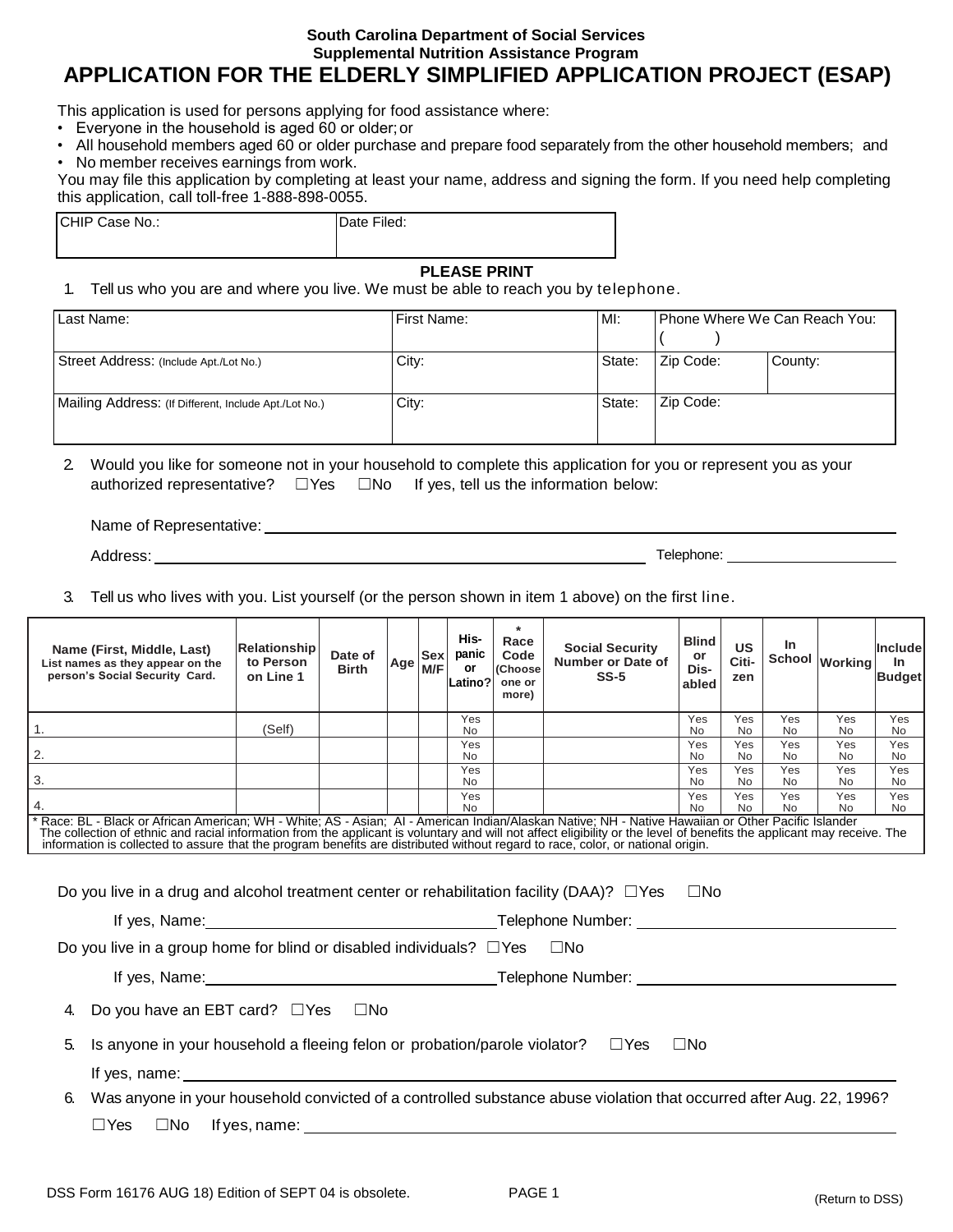| 7. How much does the household have in cash \$<br>, and/or savings account(s) \$<br>checking \$ |  |
|-------------------------------------------------------------------------------------------------|--|
|-------------------------------------------------------------------------------------------------|--|

|                                                       |  |  |  |  |  |  |  | 8. Tell us about the income your household receives. Types of income may include employment, Social Security |  |
|-------------------------------------------------------|--|--|--|--|--|--|--|--------------------------------------------------------------------------------------------------------------|--|
|                                                       |  |  |  |  |  |  |  | benefits, SSI, pensions, veteran's benefits, child support, cash contributions, unemployment, railroad       |  |
| retirement, dividends, interest and any other income. |  |  |  |  |  |  |  |                                                                                                              |  |

| Type of Income | Who Receives It? | <b>Gross Monthly Income</b> |
|----------------|------------------|-----------------------------|
|                |                  |                             |
|                |                  |                             |
|                |                  |                             |
|                |                  |                             |

#### 9. Tell us about your shelter expenses:

| Does your household pay mortgage? $\square$ Yes $\square$ No If yes, list monthly amount:                |
|----------------------------------------------------------------------------------------------------------|
| Does your household pay rent? $\square$ Yes $\square$ No If yes, list monthly amount:                    |
| Does your household pay property taxes on your home?<br>$\Box$ Yes $\Box$ No If yes, list yearly amount: |
| Does your household pay homeowner's insurance? $\Box$ Yes $\Box$ No If yes, list yearly amount:          |
|                                                                                                          |

#### 10. Tell us about your utility expenses:

| Does your household pay for heating or cooling costs? $\square$ Yes $\square$ No |  |  |
|----------------------------------------------------------------------------------|--|--|
|----------------------------------------------------------------------------------|--|--|

If yes, how do you heat and/or cool your home?

If your household does not pay for heating or cooling costs, do you pay for other utilities?  $□Yes □No$ Does your household receive LIHEAP (Low-Income Home Energy Assistance Program)? □ Yes □ No

If you answered NO to both of the questions above, what is the amount of your monthly utilities other than phone?

- 11. Does anyone in your household, who is elderly (age 60 or older) or disabled, pay out-of-pocket medical expenses (for example: prescriptions, doctor's visits, hospital, health insurance, etc.) between \$35.01 and \$210.00 per month? □Yes □No
	- If yes, then send proof of medical expenses incurred in the past 12 months.
	- If medical expenses cause your household's monthly medical expenses to exceed \$210.00, please provide copies of all medical expenses incurred in the past 12 months.
- 12. Does anyone in your household pay legally obligated child support to someone living outside of your home?  $\Box$ Yes  $\Box$ No If yes, how much per month?
- 13. **Please read and sign this statement/application.**

**I certify that the information I or my authorized representative have provided above is true to the best of my knowledge. I give permission for the Department of Social Services to make any necessary contacts to check my statements. I know that I could be penalized if I knowingly give false information. I certify I have received the** *Your Rights and Responsibilities* **handout.**

| Signature of Applicant/Client: | Date |  |
|--------------------------------|------|--|
|                                |      |  |

Signature of two witnesses, if signed by an "X": (1) [20] (2) (2)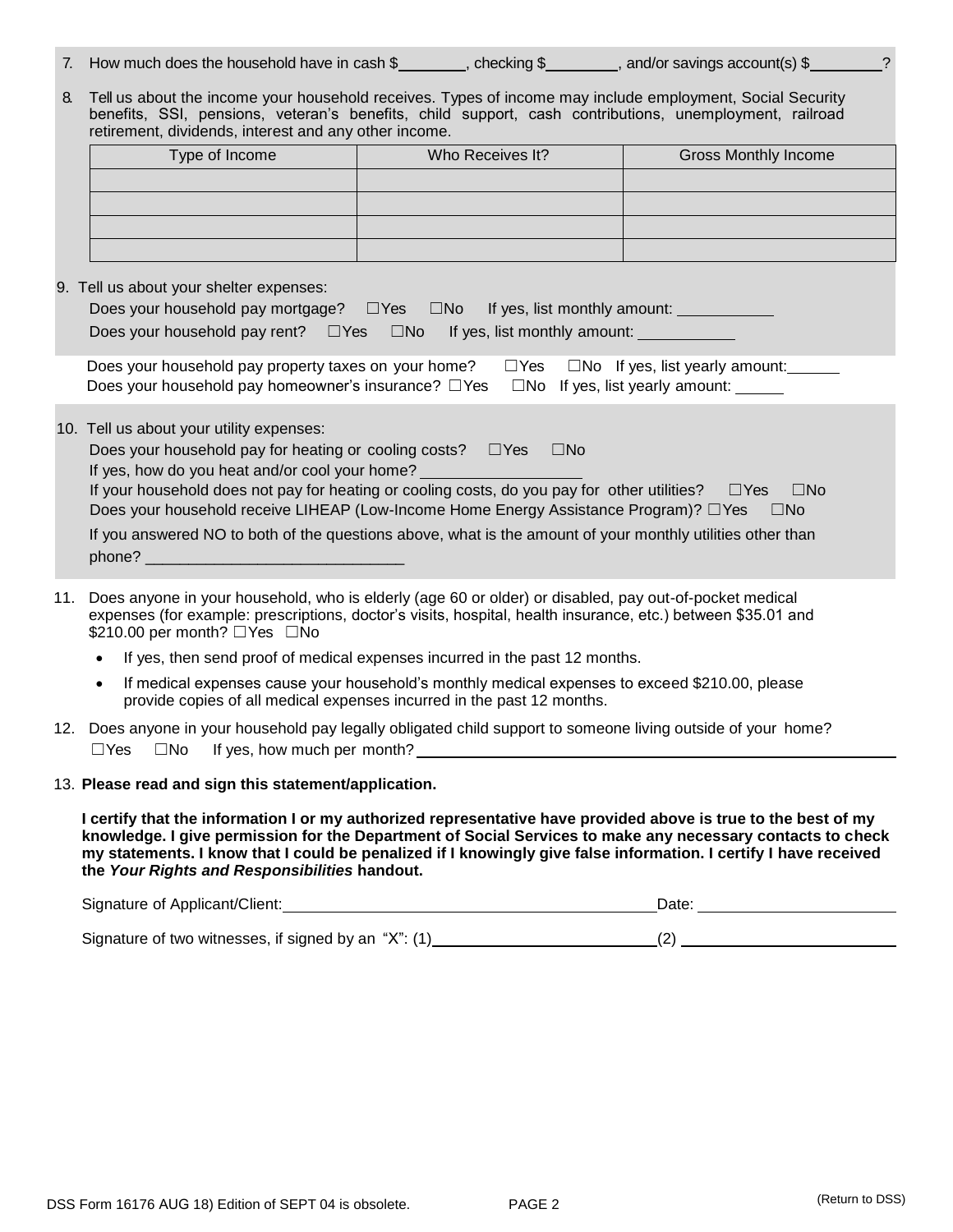#### **WARNINGS AND PENALTIES**

- **• DO NOT buy ineligible items such as alcoholic beverages or tobacco with SNAP benefits.**
- **• DO NOT use your EBT card to pay for food charged to a credit account.**
- **• Violators of the above rules may not be able to get SNAP benefits for a period of 1 year to permanently and may be fined up to \$250,000 or imprisoned up to 20 years or both. A court can also add an additional 18-month SNAP participation restriction for an individual.**
- **• DO NOT buy or sell firearms, ammunition or explosives with SNAP benefits; if you do, you can never get SNAP benefits again.**
- **• DO NOT buy or sell illegal drugs with SNAP benefits; DO NOT trade, sell or alter Electronic Benefit (EBT) cards; if you do, you cannot get SNAP benefits for 24 months for the 1st offense and permanently for the 2 nd offense.**
- **• DO NOT trade, sell or share EBT cards or SNAP benefits. If a court of law finds you guilty of selling benefits of \$500 or more, you will be permanently ineligible to participate in the program for the first offense.**
- **• DO NOT receive SNAP benefits in more than one state for the same month. Any individual found to have made a fraudulent statement, or fraudulent representation of identity or residence in order to receive benefits shall be ineligible to receive SNAP benefits for 10 years.**
- **• Any member of your Household who intentionally breaks the rules may not get SNAP for 12 months for the first offense, 24 months for the second offense and permanently for the third offense.**

#### **NON-DISCRIMINATION STATEMENT**

**In accordance with Federal civil rights law and U.S. Department of Agriculture (USDA) civil rights regulations and policies, the USDA, its Agencies, offices, and employees, and institutions participating in or administering USDA programs are prohibited from discriminating based on race, color, national origin, sex, religious creed, disability, age, political beliefs, or reprisal or retaliation for prior civil rights activity in any program or activity conducted or funded by USDA.** 

**Persons with disabilities who require alternative means of communication for program information (e.g. Braille, large print, audiotape, American Sign Language, etc.), should contact the Agency (State or local) where they applied for benefits. Individuals who are deaf, hard of hearing or have speech disabilities may contact USDA through the Federal Relay Service at (800) 877-8339. Additionally, program information may be made available in languages other than English.** 

**To file a program complaint of discrimination, complete the [USDA Program Discrimination Complaint Form,](http://www.ocio.usda.gov/sites/default/files/docs/2012/Complain_combined_6_8_12.pdf) (AD-3027) found online at: [http://www.ascr.usda.gov/complaint\\_filing\\_cust.html,](http://www.ascr.usda.gov/complaint_filing_cust.html) and at any USDA office, or write a letter addressed to USDA and provide in the letter all of the information requested in the form. To request a copy of the complaint form, call (866) 632-9992. Submit your completed form or letter to USDA by:** 

- **(1) Mail: U.S. Department of Agriculture Office of the Assistant Secretary for Civil Rights 1400 Independence Avenue, SW Washington, D.C. 20250-9410;**
- **(2) Fax: (202) 690-7442; or**
- **(3) Email: program.intake@usda.gov.**

**This institution is an equal opportunity provider.** 

**You may also file a complaint of discrimination by contacting DSS. Write DSS Office of Civil Rights, P.O. Box 1520, Columbia, S.C. 29202-1520; or call (800) 311-7220 or (803) 898-8080 or TTY: (800) 311-7219**.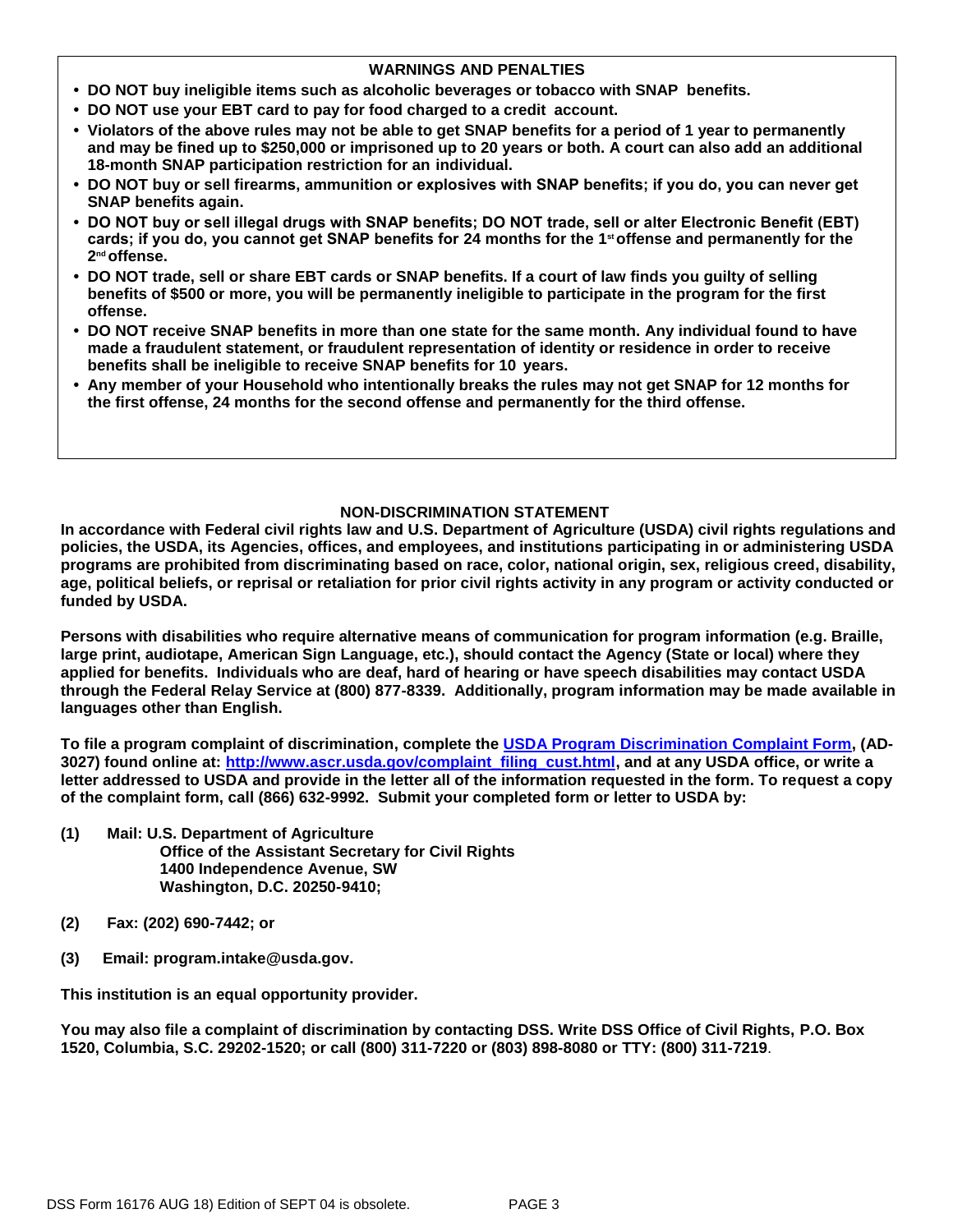## **What is the Elderly Simplified Application Project (ESAP)?**

A project to simplify the application process for seniors in order to participate in the Supplemental Nutrition Assistance Program (SNAP).

## **Who qualifies for ESAP?**

You may be eligible to receive food assistance through ESAP if:

- All members of your household who purchase and prepare food together are 60 years old or older;
- The members of your household are not working;
- You are not already receiving SNAP through South Carolina Combined Application Project (SCCAP);
- Your household is under the income limits to be eligible for SNAP participation.

# **How do I apply?**

- You do not have to go to a DSS office to apply.
- You can call 1-888-898-0055 to request that an application be mailed to you, or you can print an application from the DSS website at [www.dss.sc.gov](http://www.dss.sc.gov/) and click on ESAP.
- Complete and sign the application and include any proof of out-of-pocket medical expenses for which you want to receive a deduction.

**Applications should be mailed to:**  ESAP SC Department of Social Services P.O. Box 100203 Columbia, SC 29202-3229

- After your application is received, you will receive a letter in the mail with important information about completing an interview to determine your eligibility for SNAP benefits.
- Once you are approved, your SNAP benefits go into a special account and we send you an Electronic Benefit Transfer (EBT) card to use every month to buy groceries. Your EBT card works just like a bank debit card.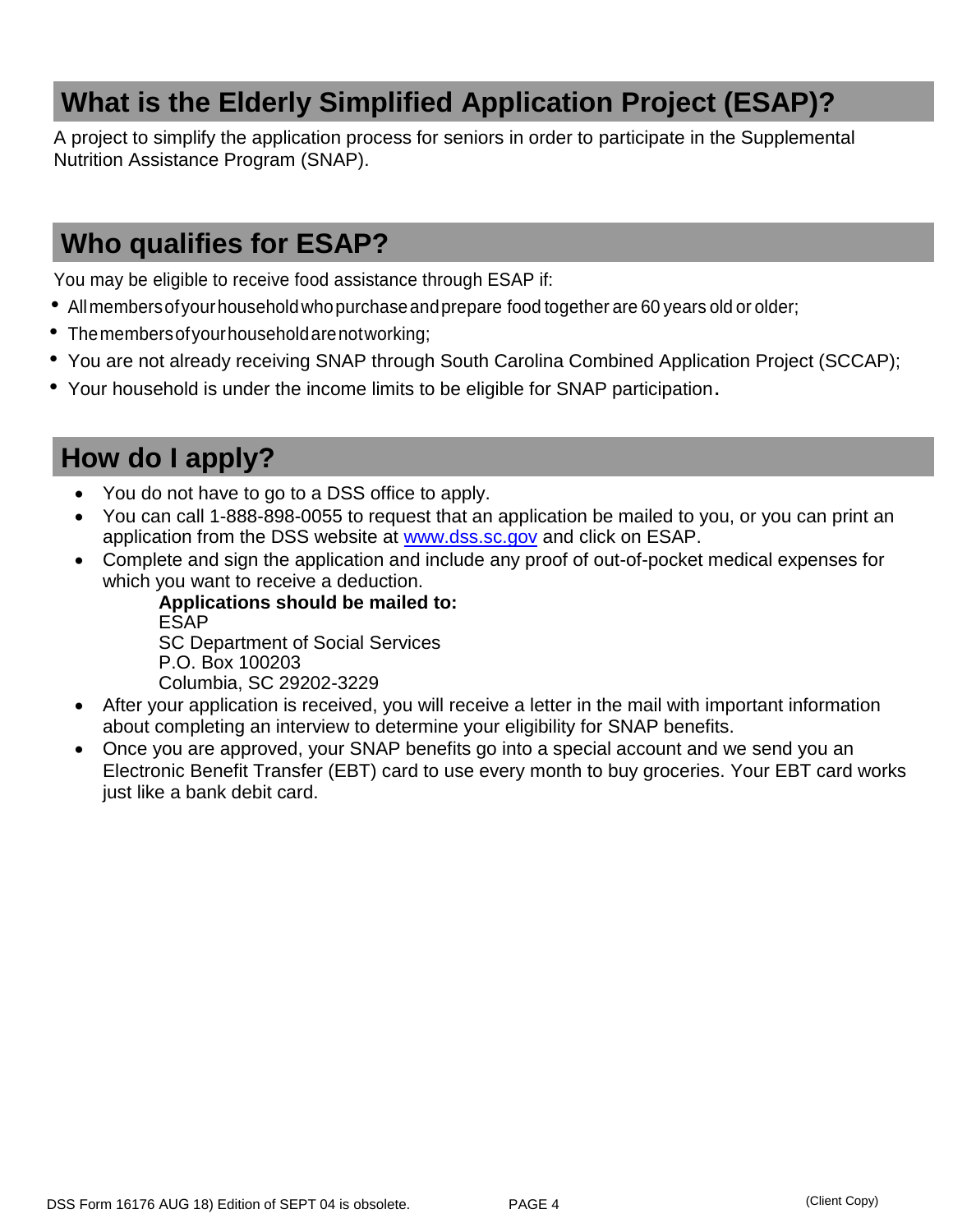#### **RIGHTS AND RESPONSIBILITIES**

- The information you provided will be kept confidential and will be used only for processing your application and administering SNAP and other benefits your household may receive, or when required by law.
- You must provide your Social Security Number, or apply for one if you do not have one. The number will be used to check the information on the application.
- The department will check the immigration status for anyone applying for benefits. You do not have to be a U.S. citizen to apply for assistance. The department will not check immigration status of family members who are not applying for SNAP.
- You must provide proof of certain things, like your identity and income, before receiving SNAP. If you cannot get this proof, a caseworker will help you.
- You cannot be discriminated against on the basis of race, color, national origin, sex, age, religion, political beliefs, or disability. You will receive information about how to file a complaint in writing.
- If you fail to report or provide verification of deductible expenses, DSS will take this as your statement that you do not want to receive the deduction.
- If you give DSS incorrect, incomplete or false information, not only may benefits be denied or stopped, you may also be subject to prosecution under state and federal laws.
- If you receive benefits you should not have received, you will be required to pay DSS back, even if it was not your fault. If this occurs, you will be notified in writing, and given more information about the repayment process.
- If you are not satisfied with a decision made on your case, contact your local DSS office. You may ask for a supervisor to review your case, or request a Fair Hearing. Information about requesting a Fair Hearing can be found on the decision notices.

#### **CHANGES YOU ARE REQUIRED TO REPORT**

- **•** You must report when your household's total monthly gross income exceeds 130% of poverty.
- **•** Your gross income means all of the money your household receives including wages before taxes or other deductions, social security, SSI, cash contributions, unemployment compensation, child support, worker's compensation, etc.
- **•** These changes must be reported by the tenth day of the month after the month of the change. All other changes must be reported at renewal.
- **•** Failure to do so is considered withholding information and will permit the Department to recover any benefits paid in error.

#### **PRIVACY ACT STATEMENT**

Federal and State laws and regulations limit the use of confidential information concerning applicants and recipients of economic and medical assistance programs to the purposes directly related to the administration of these programs.

#### **SOCIAL SECURITY NUMBER**

Social Security Numbers (SSN) will be used to check identity to prevent duplicate participation and to facilitate making mass changes. SSNs will also be used in computer matching and program review or audits to make sure you are eligible for assistance.

Information obtained may affect your eligibility and level of benefits. Inaccurate or false information may result in criminal or civil action or administrative claims for fraudulent participation in SNAP.

DSS does not share SSNs or citizenship/immigration status for non-applicants and individuals ineligible for benefits with the US Department of Homeland Security.

DSS will use SSNs in the state income and eligibility verification system and other computer matching and program reviews. This information may be verified through other sources when discrepancies are found and may also affect your household's eligibility and benefit level.

This information, including SSN of each household member, is authorized under the Food and Nutrition Act of 2008. This information will also be used to monitor compliance with program regulations and for program management. Providing the requested information, including the SSN of each household member, is voluntary. However, failure to provide an SSN will result in the denial of SNAP benefits to each individual failing to provide an SSN.

Any SSNs provided will be used and disclosed in the same manner as SSNs of eligible members.